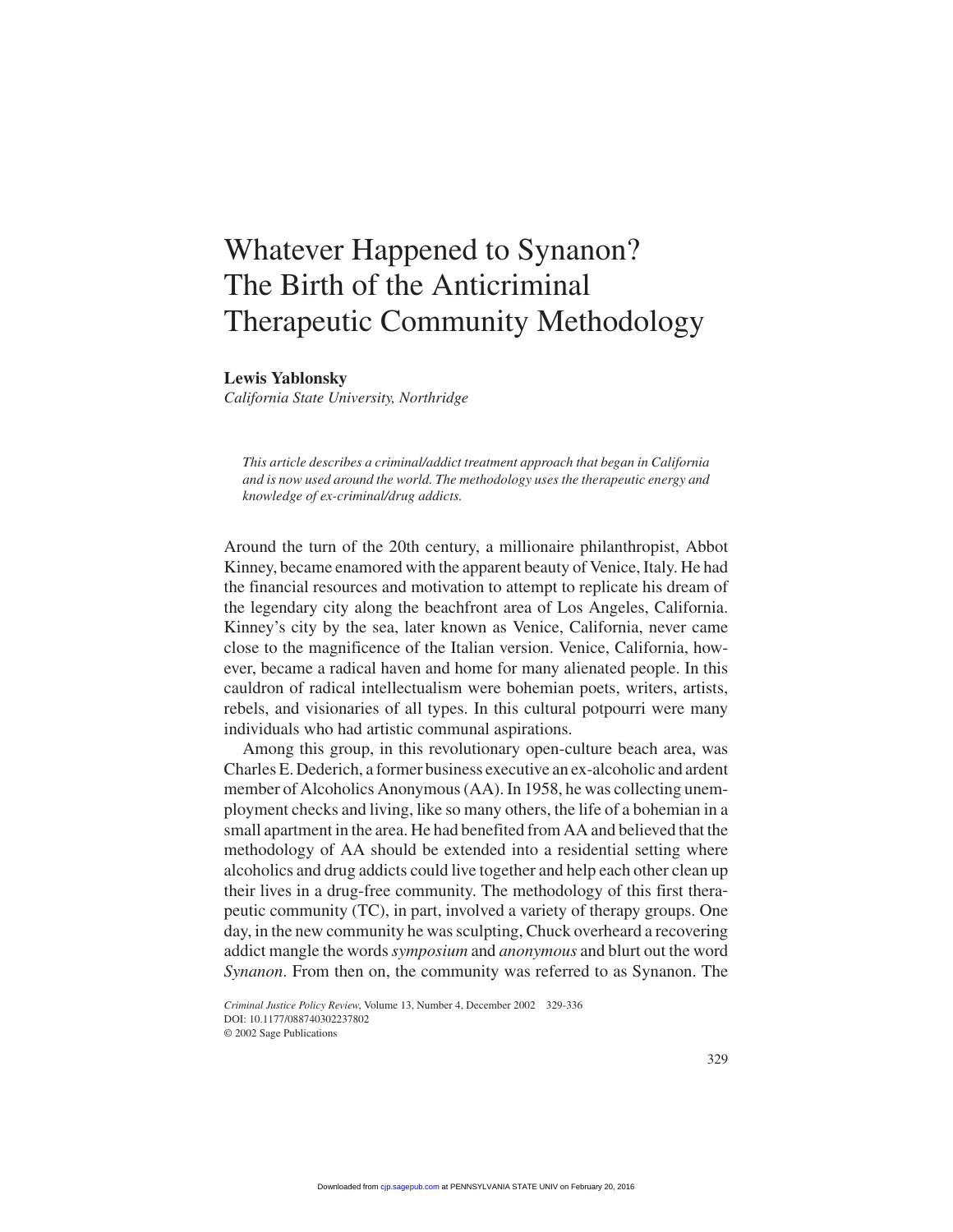original Synanon community experiment originated by Charles E. Dederich in 1958 had a total life span of around 35 years. I was intimately involved with the first decade of the organization, or what was then referred to as Synanon One.

I first heard about Synanon in 1960 from University of California, Los Angeles (UCLA), sociologist Donald Cressey at a London United Nations Congress on criminology where I was presenting a paper on violent gangs. He told me that the program run by Dederich had resulted in having about 60 former hardcore criminal/addicts living with him and staying clean in a beach house in Santa Monica. This was intriguing to me as a criminologist who had been working with criminal addicts and violent gangs in New York City with limited success. At that time, there were very few effective treatment projects for criminal/addicts. If a part of what Cressey told me about Synanon was true, there was indeed what U.S. senator Thomas Dodd later on in 1965 called "a miracle on the beach." When I was invited by Cressey in 1961 to leave my job at the University of Massachusetts–Amherst to teach at UCLA, I jumped at the opportunity largely to research "the miracle."

From 1961 to 1966, I spent a good part of almost every day at Synanon. Being intimately involved with interesting people—former hardcore criminal/addicts who were in the process of changing their existences from dying to living—was an exhilarating experience. I found participating in and studying the process that Chuck and his two major assistants (Bette, Chuck's wife, and Reid, his number one sidekick) were developing on a day-to-day basis was pure excitement. And within a month or so of my participation, I was accepted into the inner circle of this dynamic and intellectually stimulating group. In short order, I became "research director" and a member of the early board of directors.

My first published book, based on my research and work with gangs in New York, *The Violent Gang* (Yablonsky, 1962), was completed in the inspiring and then intellectually stimulating atmosphere of Synanon One. In fact, in the last chapter of my gang book, I wrote about the impressive and successful treatment of two New York addicts Zev Putterman and Frankie Lago, a former gangster in Synanon. I was convinced that this new methodology was a clear breakthrough in my field, and it changed my attitude and method of teaching criminology.

Prior to my first involvement with Synanon in 1961, as a professor of sociology at several major universities, including the University of Massachusetts, Harvard, and Columbia, when teaching criminology I always opened my courses by stating my then basic viewpoint on crime: "I feel like I am lecturing on navigation as the ship sinks slowly into the sea." As a result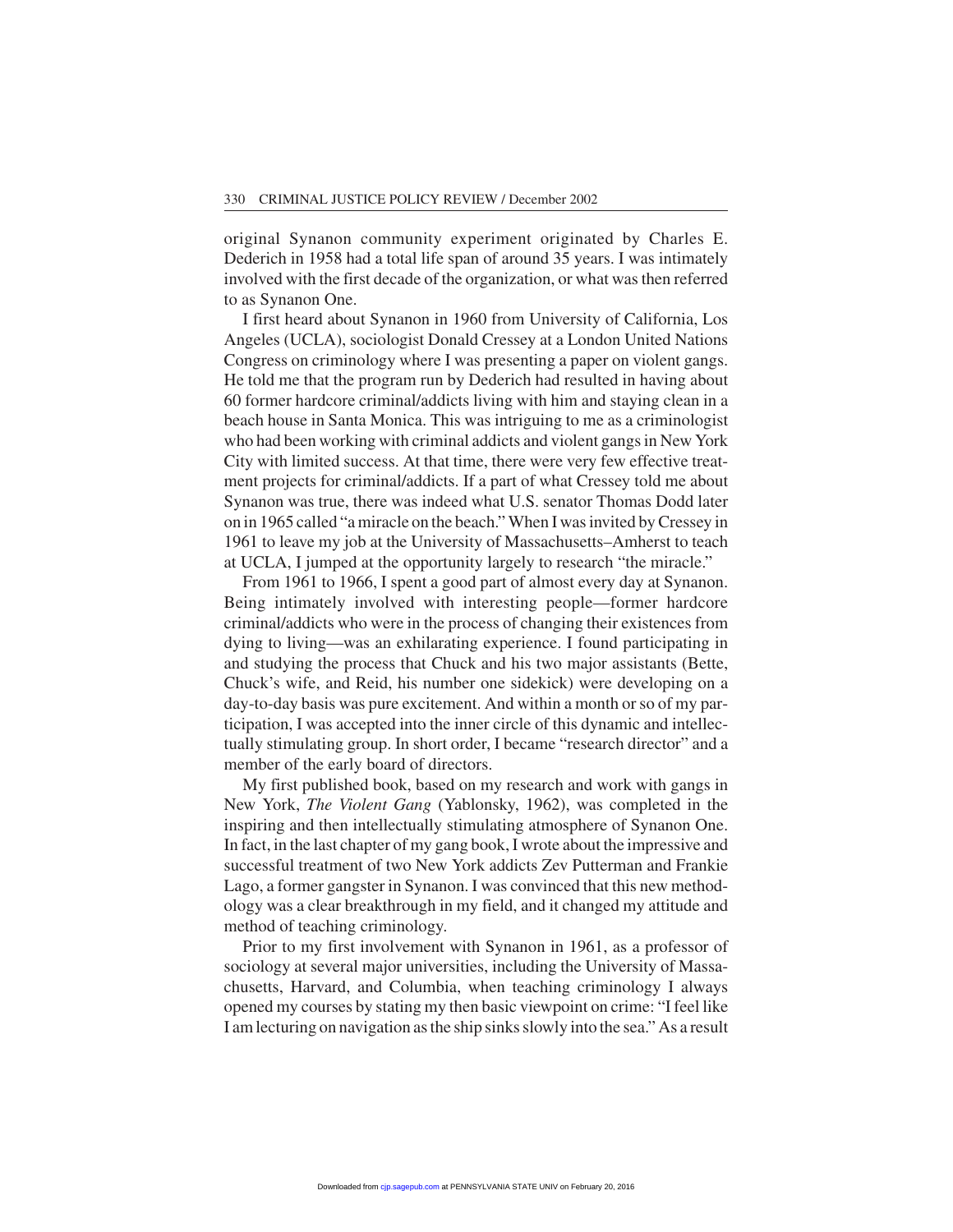of my positive Synanon experience, my pessimism turned to optimism about what could be accomplished with a serious American problem.

The results of my first 5 years in Synanon were published in my book *The Tunnel Back: Synanon* (Yablonsky, 1965). The book delineated the structure of the Synanon One methodology as an anticriminal society and a clear breakthrough in the process of effectively treating criminal/addicts. During the period of researching and writing my book and for a couple of years after (1961-1967), I was at Synanon almost every day participating in the games, the seminars, and other activities. Most of my close friends at that time were in Synanon. Chuck often attempted to cajole me into moving in to Synanon. I resisted for two reasons: I was an extreme maverick who was happy with my wonderful life as a single man in the wilds of Southern California, and I had closely observed the early stages of Chuck's autocratic personality that became manifest in his later controlling behavior as CEO of Synanon.

Moreover, as a free spirit, I was never interested in becoming part of any special community. In fact, I was somewhat turned off by the dream of a utopian community that began to form with an influx of nonaddicts, referred to as "squares" who were attracted to and began to flood into the Synanon experiment by moving into the community—often with their financial largesse. I was primarily interested in the anticriminal society methodology that was successfully treating the criminal/addict population of Synanon. In retrospect, I turned out to be correct in my analysis. The utopian dream community turned weird and crashed, and the criminal/addict treatment dimension of Synanon has flourished in a variety of spin-offs of Synanon in the United States and around the world, especially in Europe.

In 1966, I became involved in writing a book on the burgeoning American hippie phenomenon and only sporadically visited Chuck and my other pals at Synanon. Chuck and I were good friends, and we always shared our intellectual viewpoints and our work. One important contribution to my book *The Hippie Trip* (Yablonsky, 1968) on the subject was a chapter I wrote based on an interview with Chuck titled "CED on LSD." In this chapter, Chuck, who was always cooperative in sharing his wisdom with me, went into detail about his belief that his participation in an LSD research project directed by UCLA's Dr. Sidney Cohen helped to change him from an alcoholic to the founder and guru of Synanon.

By 1968, my relationship with Synanon involved only an occasional drop in to see Chuck, Reed, Bette, and my other pals at Synanon. The organization began to shift gears into what was referred to by Chuck as Synanon Two. This involved the move-in of hundreds of nonaddicts, who joined the ex-addict residents in a search for a utopian community—and that's when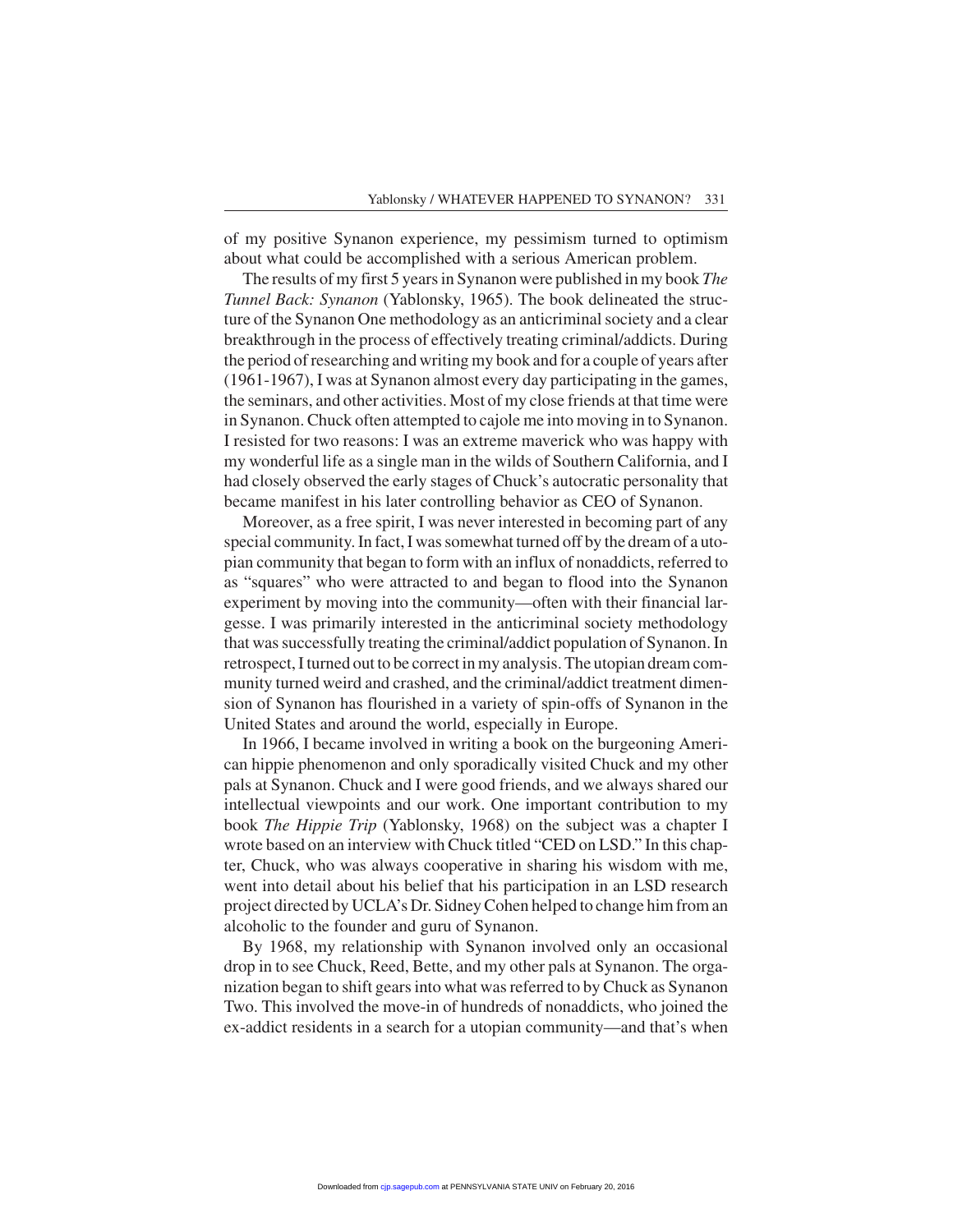the whole thrust of the anticriminal society that I identified with and wrote about changed. In its later years, it developed into an organization that involved some very bizarre experimentation. In my opinion, the "anticriminal society" that later became known as the "therapeutic community" had become a worldwide roaring success, and the utopian community dream became a disaster (see Janzen, 2000).

Janzen's (2000) book touches on the criminology breakthrough created by Synanon that I wrote about in my book that Chuck always referred to as "The Tunnel." In a sense, Janzen's book picks up where my book ends and delineates in graphic and dramatic form what happened in and to Synanon when it took on the world as a deliberate utopian lifestyle. Janzen interviewed more than 100 people who experienced various phases of Synanon as it declined into a cult-like community.

I wrote my book *The Tunnel Back: Synanon* (Yablonsky, 1965) as an insider in Synanon. On an important personal level, I became a good friend of Chuck Dederich and most of the early gang. In Synanon, I met a beautiful woman named Donna. She had been a criminal/addict who was an early Synanon graduate. I fell in love with her, we married, and we lived together for 20 years. Our family was enriched by the addition of my wonderful son, Mitch, who is today my best friend.

As a social scientist and insider, I was Synanon's director of research and contributed to the development of the TC aspect of Synanon. I helped hone the concept and distribute it as an effective methodology for changing criminal addicts in the United States. I directed about 40 workshops around the world, especially in Europe (*The Tunnel Back* was published in German and Italian). I believe I helped spread the concept of the TC. My relationship with Synanon affected my approach as a psychotherapist. From my insider viewpoint, many of my later books were heavily influenced by my Synanon experience, especially my two most recent books, *Gangsters* (Yablonsky, 1998) and *Juvenile Delinquency: Into the 21st Century* (Yablonsky, 2000).

Because of the Synanon experiment, thousands of former addicts no longer lead self-destructive lives. And many of the squares who joined the community had a dominantly positive experience that was heavily influenced by their profound Synanon life experience. Of note among them was Dr. Harold Benjamin, who founded the Wellness Community—an organization that helps cancer patients around the world. Many former Synanon participants learned the theory and methodology of Synanon and founded and developed TCs around the United States. Notable among these are Amity (Arizona and California), Walden House and Delancey Street (San Francisco), and Phoenix House and Daytop (New York). In Europe, CIES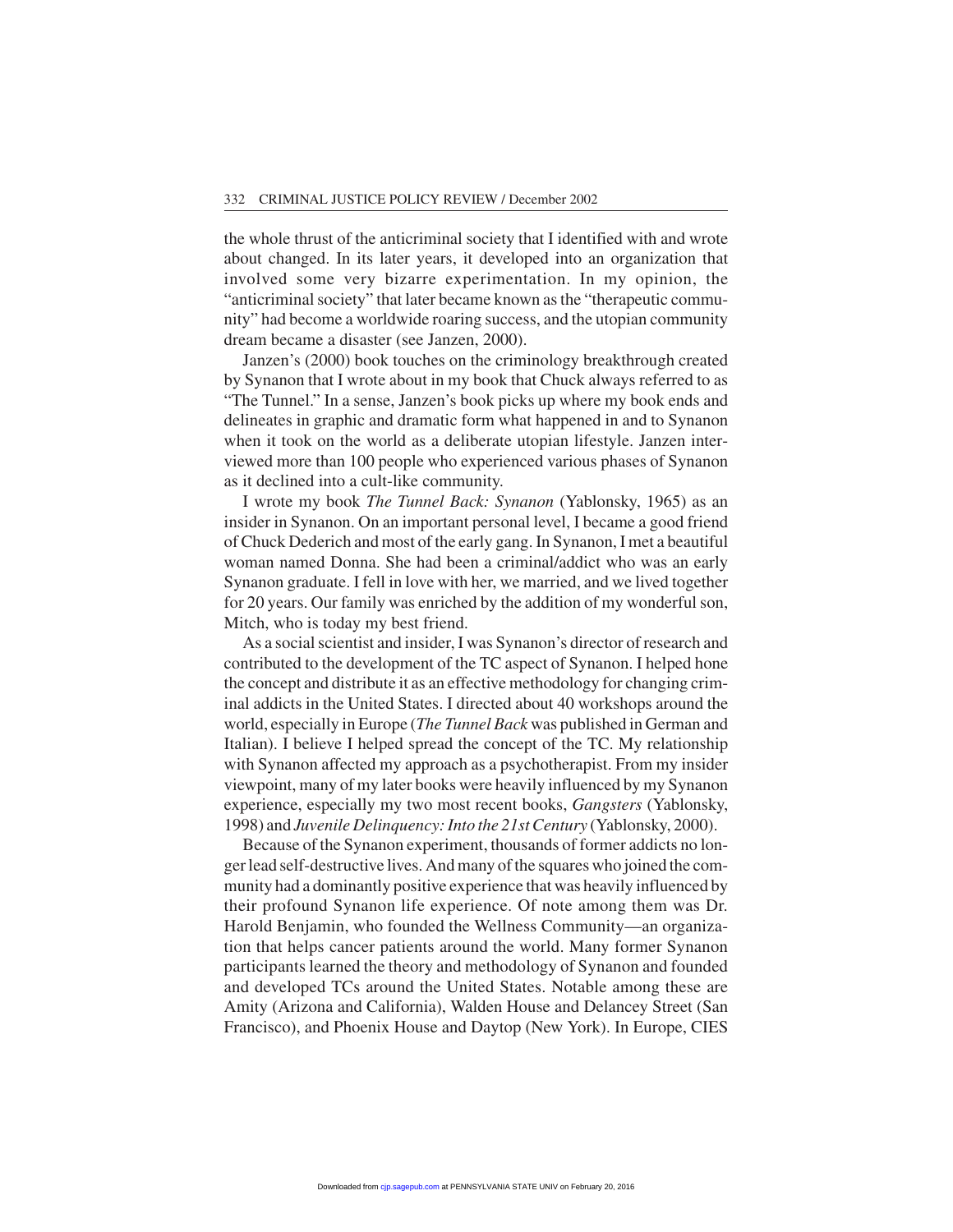(Italy), Synanon-Berlin, and KETHEA (Greece) are outstanding TCs influenced by the original Synanon.

Many people who participated in and lived in Synanon during its utopian experiment became bitter after its demise about the death of the dream of the anticipated ideal community that Chuck had promised them. They were angry with Chuck, who had persistently presented them with his dream of a utopian community, and they felt that he let them down. The dream of utopia died, but almost everyone who invested their lives in the overall Synanon experiment benefited one way or another.

In this context, the 1952 film *The Bad and the Beautiful*—in my opinion, the best film ever made on Hollywood—parallels this negative aspect of the Synanon phenomenon. The movie in many ways is a metaphor of the Synanon experiment in that the film characterizes the story of Chuck Dederich and Synanon's impact on a variety of people's lives in both a bad and a beautiful way. (I do not recall the names of the characters in the movie, so I will take the liberty of identifying the main protagonists in the film by their screen names.)

In brief, the film tells the story of an enormously ambitious, talented, and borderline pathological filmmaker (a man much like Chuck), brilliantly played by Kirk Douglas. The charismatic producer played by Douglas claws his way up the Hollywood ladder with promises and dreams for the people who make the trip with him. Along the way, he both exploits and helps four important people in his life become enormously successful stars: a movie star (Lana Turner), a writer (Dick Powell), a director (Barry Sullivan), and a studio mogul (Walter Pidgeon). At first, they all loved him, and then their emotions turned to hate for the harm his enormous egocentric personality caused them in a variety of personal situations. What they all had in common was that, despite the downside of their lives created by Douglas, in the end they all benefited from their relationship with this sociopathic film genius.

The film begins with the characters sitting in a prototypical Hollywood producer's office on a speakerphone talking to Kirk, who is in Europe. They have long abandoned him for varied reasons. At the time of the calls, he was relatively down and out, and he was trying to cajole them all to use their Hollywood powers into making one more film with him. In the beginning of his attempt at seducing them back into his orbit, they are all totally opposed to having anything to do with him. The story is told in flashbacks with each person. The flashback vignettes depict how Kirk helped and failed them in the past. In the last scene of the film, Producer Pidgeon tells them (as I recall and paraphrase the dialogue), "He really hurt us. Lana has won two Oscars.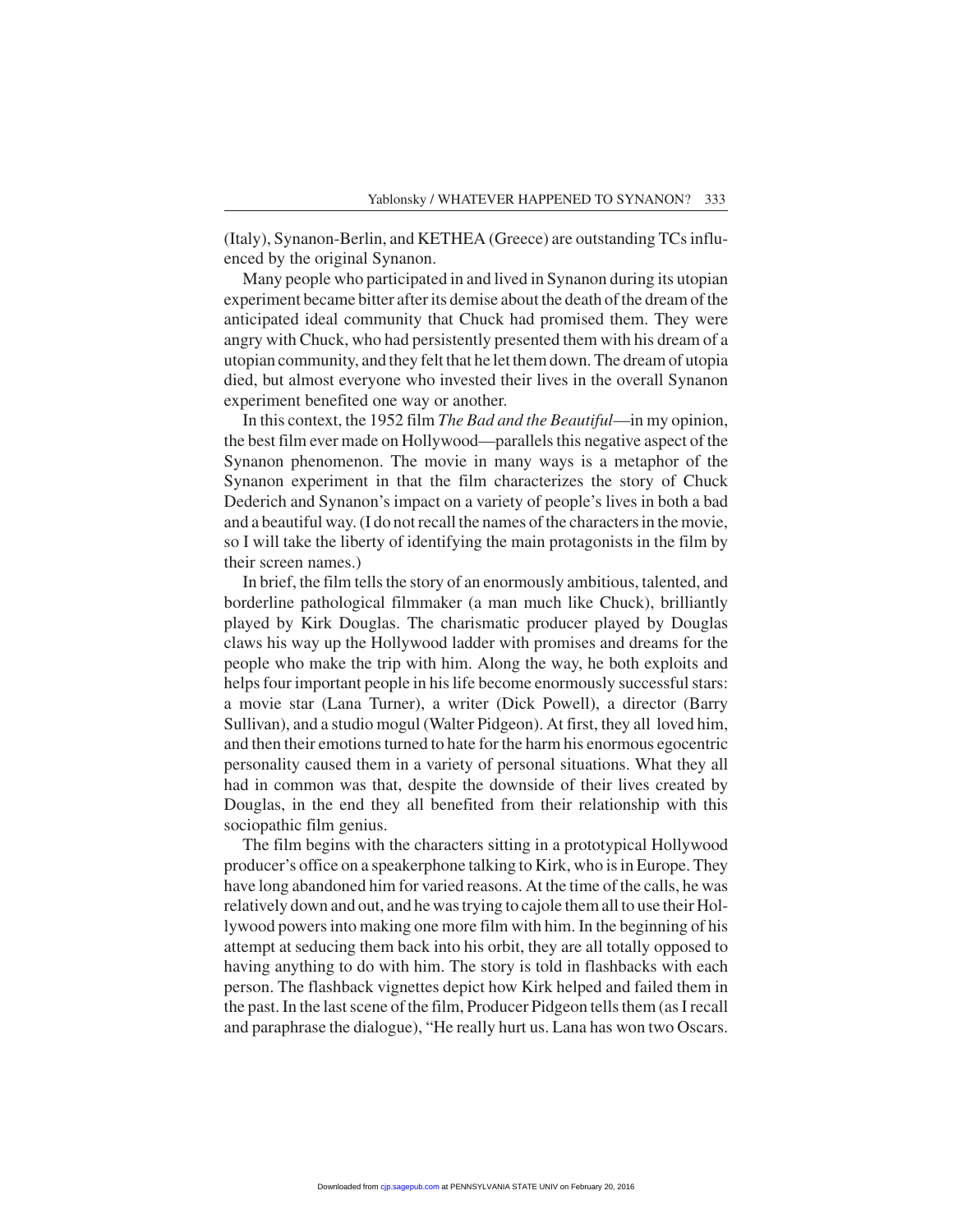Dick has won a Pulitzer Prize for writing. Barry has won three director Oscar awards. And here I am head of a major picture studio. What a rat!"

In a metaphoric bad and beautiful fashion, Chuck and Synanon have helped and sometimes hurt people in the process of the rehabilitation of thousands of former criminal/addicts and squares who came in contact with the original Synanon during its 40-year history (1958 to 1997, the year Chuck died). As alluded to, the construct known as Synanon, with different names (except the very successful Berlin "Germany Synanon"), has been replicated in some form all over the world and has been responsible for tens of thousands of criminal/addicts'no longer using self-destructive drugs and their metamorphosing into leading healthy, happy lives. This came about because Synanon One paved the way for thousand of other TC treatment organizations, more or less modeled after the original construct. In addition, most of the squares (nonaddicts) who were in Synanon that I have talked to at annual reunions miss the important role that Synanon played in enriching their lives.

As indicated, the concept and methodology of the original Synanon TC has been replicated in thousands of spin-off organizations in the United States and around the world. By 2000, there were several hundred TCs in the United States and hundreds of others throughout Europe (e.g., about 40 in Italy and 20 in Greece) and in Australia and Asia. These replications of the original Synanon method have been developed and modified to fit the cultural characteristics of different communities in the United States and societies around the world. To serve these groups, there is an organization with a membership of several hundred TCs in the United States known as Therapeutic Communities of America and a worldwide association named World Federation of Therapeutic Communities.

Based on my extensive research into Synanon and other TCs in the United States and Europe, I have concluded that Synanon's TC process for training former addicts with long criminal backgrounds and prison experience to become effective therapists for younger delinquents, including gangsters, is the quintessential positive contribution of Synanon to society. For me, this most important contribution of Synanon of former addicts is understood in the role of what I have termed "experience therapists" (ETs)

In brief, the ex-criminal therapist who fits the definition of an ET has had the street experience of his client, cannot easily be outmaneuvered by him, and has a meaningful rapport with his client. The result is a communication that most professional therapists find difficult to establish with rebellious and often defiant offenders, who constitute the core of America's crime problem. Synanon-like TCs utilizing ETs are more successful in treating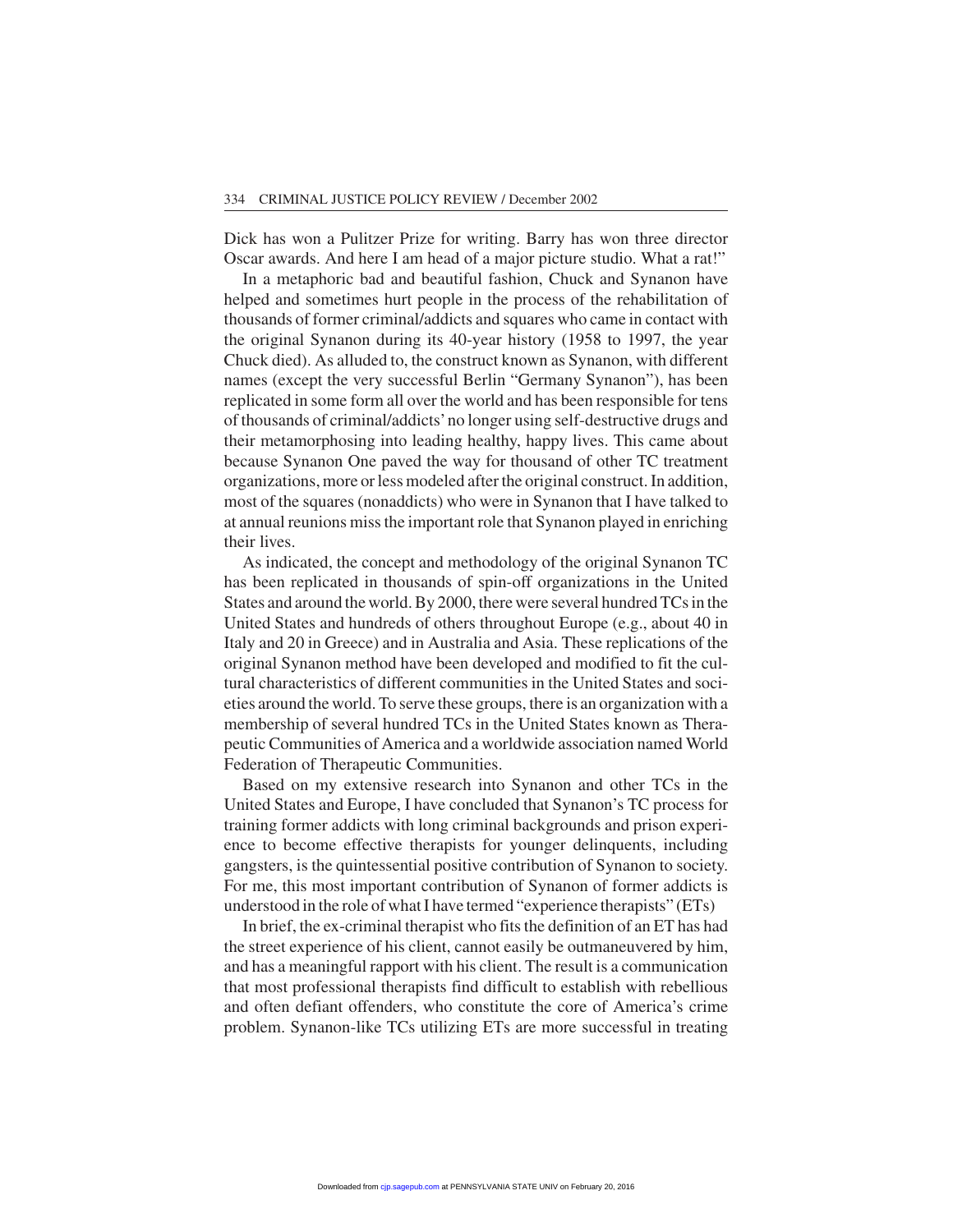criminal/addicts than traditional approaches are. In general, preliminary research data on individuals released from TCs as compared to other treatment approaches reveal that the usual 65% repeater arrest rate has been reversed. About 65% of individuals released from TC programs in the community and in prison are successful in the open community and are not rearrested for at least 3 years.

In my recent book on delinquency, I delineate the ET as follows. Former criminal/addicts are uniquely qualified to become effective ETs for three important reasons. First, they have been through the throes and conflicts of their original problems. They know many of the rationalizations and selfdeceptions that keep a person on the criminal merry-go-round: from the streets, to jail, to prison, and back. They comprehend on a deep emotional level, from their own experience, what a criminal life is like. They have "been there" themselves.

Second, they have gone through the complex resocialization process of personal change in a TC program. They know, on a firsthand basis, the painful emotional crises and traumas of confronting their own lives more directly without the cloud of drugs to ease their pain. They have experienced the various phases of reorganizing their relationships with their families and friends. They have developed valuable coping mechanisms for dealing with the temptations of sliding back into their former states of existence and for breaking off relationships with former partners in crime. They have learned how to stay away from crime, drugs, and gangs and are succeeding as responsible citizens.

Third, as a result of these two sets of experiences, a past life as a criminal and firsthand knowledge about their recovery process, former offenders have usually developed some special insights and skills. They are not easily outmaneuvered or conned. They quickly acquire the respect of their clients because they can see through the rationalizations and ploys that they once used themselves. The result is a communication that has more therapeutic power than that usually achieved by more traditional professional therapists. These paraprofessionals also know from their day-to-day experiences the self-discipline required to continue to lead a crime- and drug-free life.

In this context, former criminal/addicts have clearly acquired the necessary experience for becoming an ET. In summary, (a) ETs have had the street and prison "educational" background necessary for understanding the causal context of criminal/addict behavior on a personal level, (b) they have some surface and deep insight into the personal behavioral modification processes in a TC program that changed their own behavior into becoming law-abiding members of society, and (c) for a minimum of 5